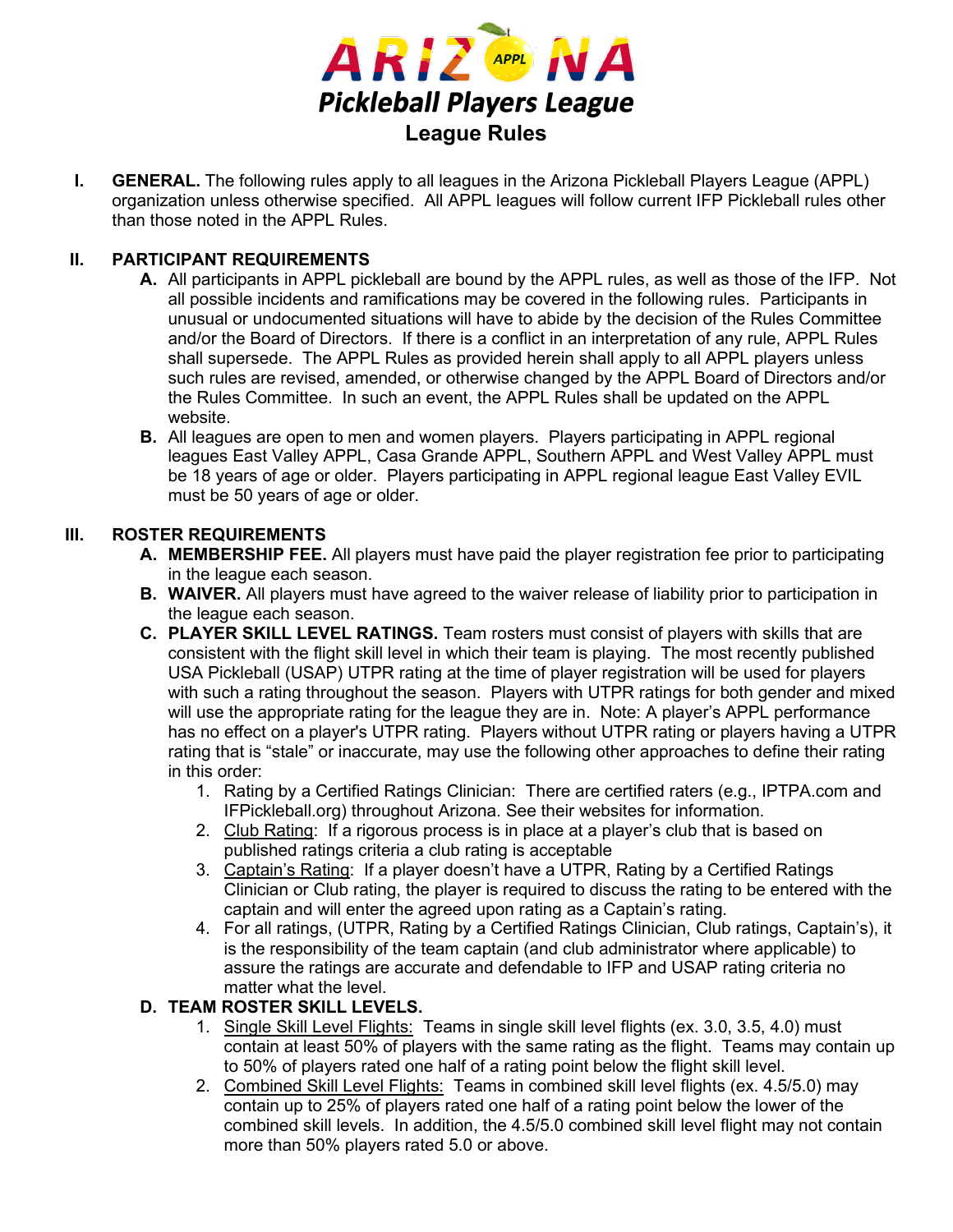- 3. For both flights, player count fractions .5 and higher round up, below .5 round down to the nearest whole number.
- 4. In no case may a player play in a skill level flight that is below the player's rating.
- **E. PLAYER UTPR RATING EXCEPTIONS.** On occasion, a player's UTPR rating does not accurately reflect the player's skill level. To request a player rating exception, the captain shall contact the League Coordinator on behalf of the player(s). It may be required to request a rating exception from the rating organization prior to APPL approval of a ratings exception request. **Note:** Players who request a rating change from APPL that is eventually approved may only play in the flight skill level of the new approved rating. They are not eligible to play in flights with higher skill levels.
- **F. UTPR RATING CHANGES.** If a player's quarterly UTPR Tournament Rating changes upward during the APPL season and the player wishes to play for a higher skill level team, contact the League Coordinator (LC). If a player's UTPR rating changed downward since the previous APPL season and the player played in the associated skill group that season, the player will be "grandfathered" and allowed to continue to play in the higher skill group.
- **G. TEAM MEMBERS.** Team members may play in more than one regional APPL league and more than one division (Mixed or Gender Doubles) but cannot be on more than one team in the same flight within a regional league. (Example: a player may play on a Men's division 3.5 East Valley Region EVIL team and a Men's division 3.5 East Valley APPL team but not on two 3.5 teams within the Men's 3.5 EVIL league. A player who registers for a team may not switch teams within the same skill group once the season has started unless approved by the LC. The following requirements apply to the specific Regional Leagues:
	- 1. East Valley APPL, Southern APPL, West Valley APPL: Team members are not required to be from any club. Captains may recruit players from any location.
	- 2. East Valley EVIL: Teams must be from specific pickleball clubs. Teams may consist of players that are not members of the club if the club permits but the total non-club players on the team roster must not exceed 50%.
	- 3. Casa Grande APPL: Team members must be first from the community participating. If there are not enough players to fill the community's roster at a specific flight skill level, other players outside of the community may be recruited to complete the team roster with approval from the League Coordinator. However, if the recruiting Community Administrator is recruiting players from other Casa Grande Regional communities, then the recruiting Community Administrator shall let the other Community Administrator(s) and League Coordinator know of the recruiting outside their community so that the ramifications of the recruiting can be understood by all parties.
- **H. TEAM NAMES.** Captains will submit an initial team name to the League during team registration. First come first served in case 2 submittals are identical. Team names can be changed after registration provided no other team in the same flight is using the same name.
- **I. ROSTER SIZE.** Rosters are restricted to a maximum of 16 players.
- **J. FROZEN PLAYERS.** A frozen player is a player who is not able to finish the season due to a compelling reason such as injury, illness, or travel. To request a player be frozen, the captain will notify the League Coordinator with a suitable explanation as to why it is necessary for approval. Frozen players are not permitted to participate in matches and will not count as one of the 16 players.
- **K. ROSTER ADDITIONS.** Captains may add players to their roster through the player registration process until their team has played their fifth match.

## **IV. TEAM REGISTRATION**

- **A. DEADLINES.** All teams must have submitted a '**Pre-Registration**' form by the published registration deadline.
	- 1. Home court location, match days and times is not required for pre-registration but must be completed by the end of the registration period.
	- 2. When there are at least 3 teams in a flight skill level the captains will be notified that their team is registered, and that player registration is open for their team.
- **B. CAPTAINS.** All teams must have a designated captain and co-captain.
	- 1. Captains shall monitor their rosters as players begin to register for correctness and adherence to league rules.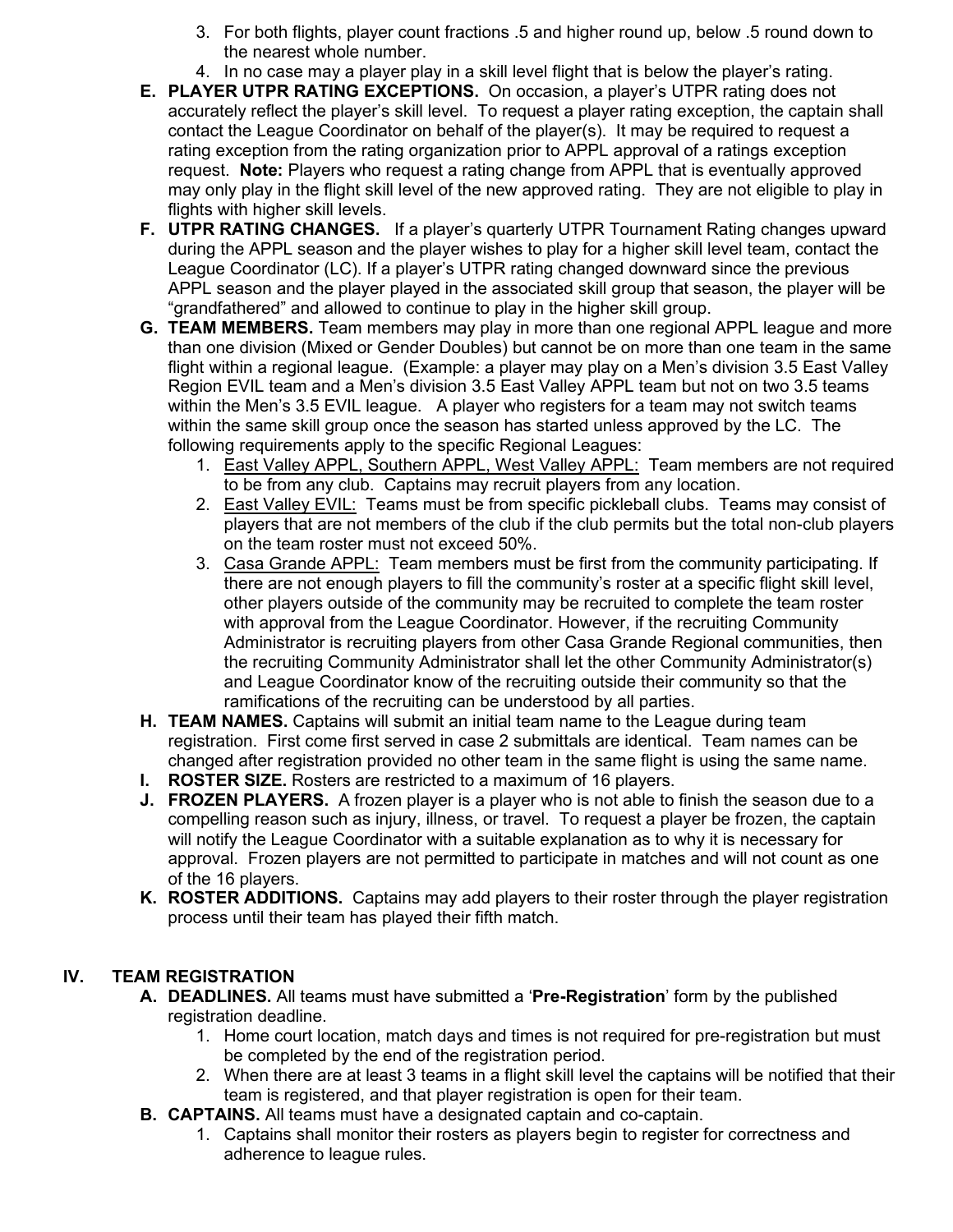# **V. COURTS AND BALLS**

- **A. COURTS AND FACILITIES.** Each team is required to guarantee the use of 3 hard outdoor pickleball courts for match play at an approved facility.
	- 1. For facility approval contact your League Coordinator.
	- 2. Courts must be available simultaneously for a minimum of 2 hours (2.5 hours preferred).
- **B. BALLS.** For all APPL leagues balls must be Dura 40 or Franklin X and either new or in good condition.
	- 1. The team listed as the home team supplies the balls.
		- a) It is recommended that at least 6 balls be available at each match.

## **VI. SCHEDULE AND LOCATIONS:**

- **A. SCHEDULING REQUIREMENTS.** For all leagues captains must submit their home team match location, days, and times when they register online prior to the deadline published. (See Team Registration Section IV)
- **B. MATCH LOCATIONS.** Match locations will be published in the schedule. Teams will typically play a minimum of 2 matches against each team in its flight (1 - home, 1 - away). This may change depending on the size of the flight.
- **C. SCHEDULE CHANGES.** Changes to the published schedule must be reported to the LC. Schedule changes may not be requested less than 1 week before the scheduled match unless due to inclement weather (see inclement weather rules).
- **D. SHORT LINE-UPS.** If a captain (from Team "A") cannot field 3 doubles teams from their roster, and rescheduling the match is not feasible, then that captain shall bring 2 doubles teams to play (line 1 and line 2 on the scoresheet) and default all line 3 doubles team games. **The opposing team (Team "B") shall still bring all 6 of its players** as each of its team pairs will play against the opponent's line 1 team and line 2 team. The scoresheet will reflect a score of 11 - 0 for each defaulted game in each round and Team "B" will be awarded 2 team points for each defaulted game (i.e., 4 points per round). Scoring of the games played will be the same as found in the "Match Process" section. If a captain can only field 1 doubles team pair the match will be defaulted earning the winning team 36 points and 1 win in the standings.

### **VII. MATCH PLAY**

- **A.** All team matches will be three (3) rounds of three (3) lines, two (2) games each.
	- 1. Round Robin (as follows)
		- a) Round 1:
			- (1) Home team line 1 plays Visiting line 1.
			- (2) Home team line 2 plays Visiting line 2.
			- (3) Home team line 3 plays Visiting line 3
		- b) Round 2:
			- (1) Home team line 1 plays Visiting line 2
			- (2) Home team line 2 plays Visiting line 3
			- (3) Home team line 3 plays Visiting line 1
		- c) Round 3:
			- (1) Home team line 1 plays Visiting line 3
			- (2) Home team line 2 plays Visiting line 1
			- (3) Home team line 3 plays Visiting line 2
		- 2. Home teams stay on courts each round. Visiting teams switch courts after each round.
- **B. MATCH DAY TEAMS:** On match day the captain will bring 6 players to play on 3 doubles teams. Line-ups identifying the doubles teams on the scoresheet will be exchanged prior to the start of the match after which they may not be changed. The 3 doubles team partners will stay together for that day's match unless substitutions are made (see substitution rules). Captains or their designees are required to be on-site at each match.
- **C. LATE PLAYER:** Unless otherwise specified the Schedules state the time matches are to start. It is always a good idea to verify the start time with your opposing team captain a few days prior to the match. The following rules apply to late players.
	- 1. Matches shall start no later than 5 minutes after the posted match start time. If a player has not arrived 10 minutes after the posted start time the team will default the game the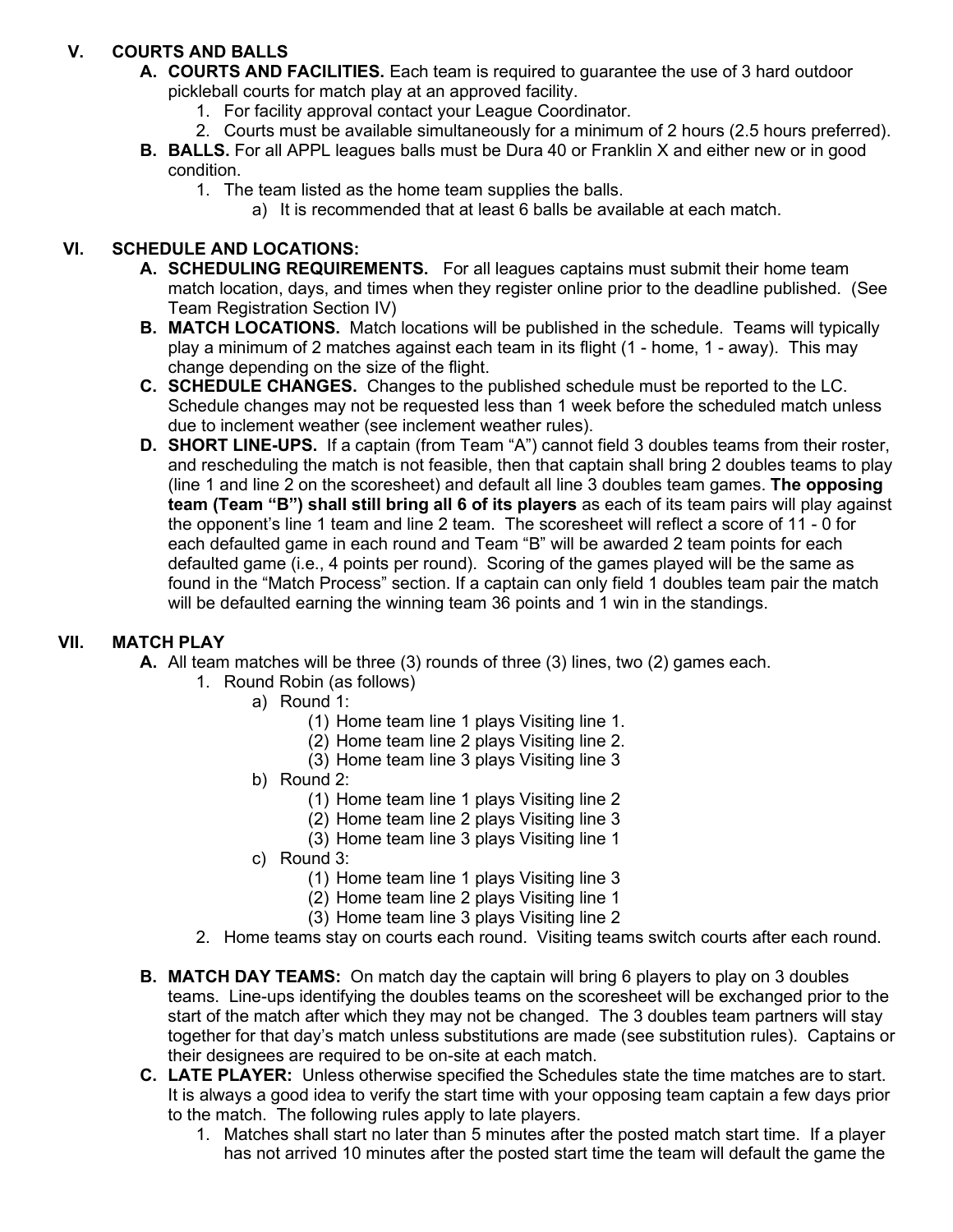player would have normally played. If the team has a substitute player in attendance in case of injury or illness to a player in the lineup, that player may be used as a substitute until the late player arrives and the game will be played in its entirety and will count. If the late player has arrived during the game the late player will wait until the end of the game and then replace the substitute player. It is the captain's prerogative to switch the late player to the role of substitute for injury or illness purposes in which case the player that replaced the late player will continue as the lineup player.

- 2. Unless a substitute fills in as defined above, all games will be defaulted and scored 11-0 against the team with the late player until the late player arrives. The 5-minute rule applies to the start of each round. Once the next round has started the late player has 5 minutes to arrive or the first game will be defaulted. If the late player arrives during the 2nd game, in any round, more than 5 minutes after the other pairs have begun play, that game will also be defaulted 11-0.
- **D. MATCH PROCESS:** To begin a match, the visiting teams choose to serve, receive or side. Each doubles team will play 2 games to 11 (win by 2). Teams shall switch sides after the first game. At the end of the second games (first round), and the fourth games (second round), the visiting doubles teams switch courts to play the next home doubles team noted on the lineup/scoresheet. Therefore, on team match day, each doubles team will play 6 games (three rounds): 2 games against the opposing line 1 doubles team, 2 games against the line 2 team, and 2 games against the line 3 team. Two team points are awarded for each game won by a doubles team. If the losing team scores 6 or more points in a game they are awarded 1 team point. No team points are awarded for a score of 5 points or less. Whichever team earns the most team points in all the games played in a match, will be the winner of the match and will be awarded a win in their league skill group team standings.
- **E. BREAKS:** A break of 1 minute is allowed between games. After each round of 2 games, a break of up to 5 minutes is allowed commencing at the time the last 2 opposing doubles teams in the round complete their  $2<sup>nd</sup>$  game.
- **F. TIME OUTS:** One (1) time out is allowed per game per team. Bathroom breaks should be taken between rounds.
- **G. COACHING:** Per IFP rules coaching by anyone is only allowed after completion of each game, between rounds and during time outs.
- **H. SUBSTITUTIONS DURING MATCH DAY:** Each team is allowed 1 substitute once play has begun. The substitute shall be identified on the line-up sheet and may only be used due to injury or illness. Substitutions are permanent for the remainder of the match. Players removed due to injury or illness may not return to the match. Substitutions may only be made with players on the current team roster.
- **I. WARM UP COURTS:** APPL does not require facilities to provide warm-up courts before a match is scheduled to begin. Visiting team captains should check with the home team captain in advance of the match to determine if warm-up time is available.

### **VIII. OTHER CAPTAIN AND PLAYER RESPONSIBILITIES**

- **A. SCORE REPORTING:** The home team captain must report the score within 48 hours. After the score is posted, the visiting team captain will have 48 hours to contest the score. The score will become official if not contested after the 48-hour time period.
- **B. RECORDS:** All captains are to keep records of all match results until the end of the season in case of discrepancies or disputes.
- **C. CONDUCT:** Captains and players are to monitor behavior to assure conduct is in accordance with the APPL Code of Conduct.
- **D. RULES:** Captains and players are to read and understand the APPL rules and USAP rules.
- **E. DISPUTES:** Players involved in a dispute during a match that can't be resolved on the court can declare that the match is being played under protest and must continue the match to its conclusion. The player may file a formal grievance for a Rules/Sportsmanship issue with the League Coordinator.

### **IX. REGULAR SEASON FLIGHT STANDINGS**

**A. STANDINGS PUBLISHING:** Throughout the season the standings of each division skill group will be posted and updated on the APPL Regional website. Placement in the standings is based